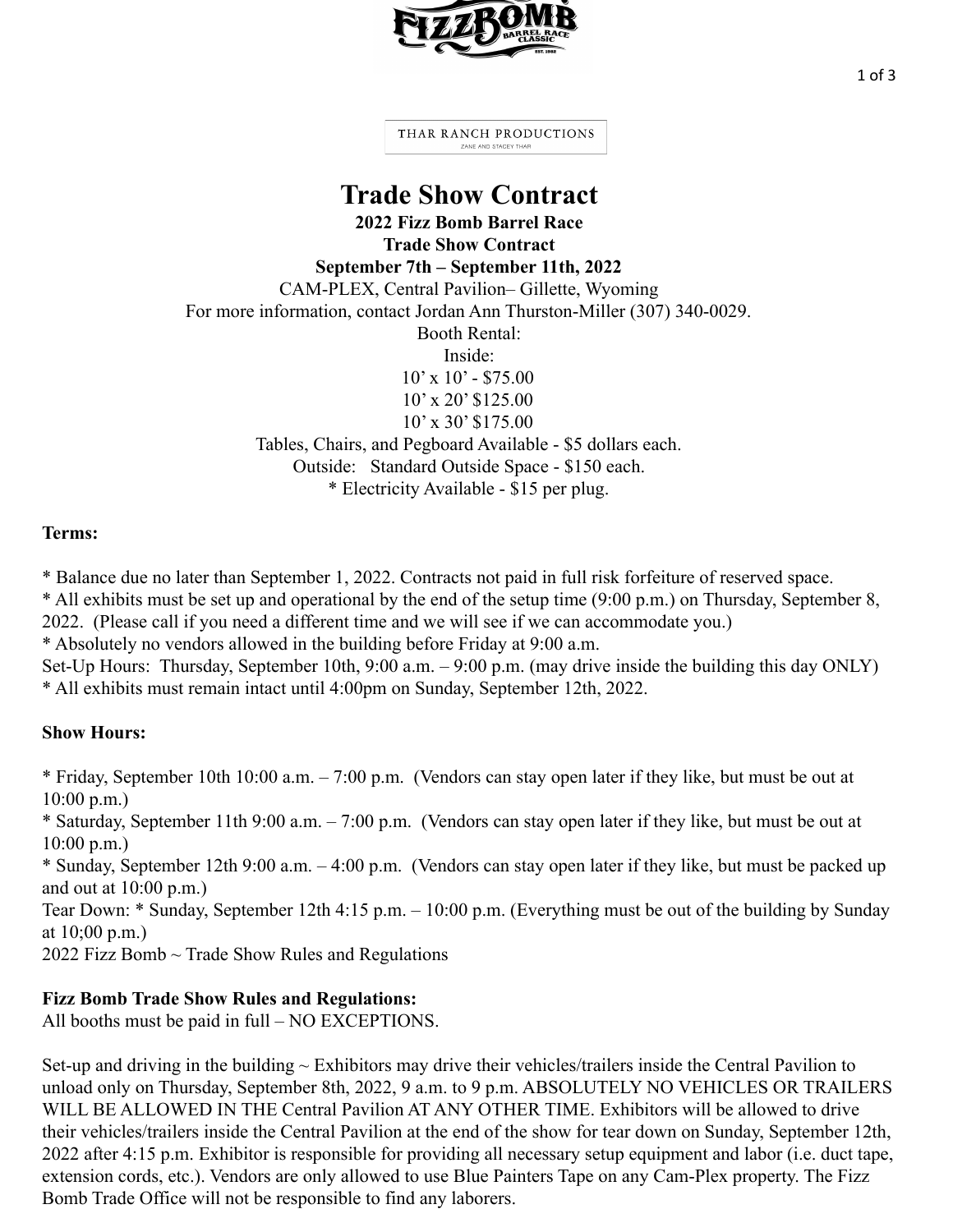

THAR RANCH PRODUCTIONS ZANE AND STACEY THAR

Liability and Indemnification ~ Exhibitor warrants by authorized signature on Trade Show Contract that Campbell County, CAM-PLEX and the Fizz Bomb Board, its board members, staff and sponsors are not responsible for any injury, loss, theft or damage which may occur to the exhibitor, his employees or his property from any cause whatsoever, nor for mail sent to CAM-PLEX. The exhibitor expressly releases Campbell County, CAM-PLEX and the Fizz Bomb Board, its board members, staff and sponsors from any and all claims for loss, theft, damage or injury.

Security ~ Security will not be provided for the booths, Thursday, Friday, Saturday, and Sunday night. All property of an exhibitor is understood to remain in the exhibitor's care, custody and control in transit to or from or within the confines of show grounds. The safety of exhibitor's property is not guaranteed by the Fizz Bomb, exhibitors are encouraged to use discretion when leaving valuables. Exhibits must be removed by 10 p.m., Sunday, September 12th, 2022.

Refunds~ No refunds of payments will be made on canceled contracts after September 1st, 2022. Payments on the space canceled prior to September 1st, 2022 will be refunded only if space is resold. No Exclusivity of Product/Service ~ The Fizz Bomb Board does not guarantee exhibitors exclusivity of product or service. Acceptance of the Trade Show Contract, the presence of a product or service at the Fizz Bomb does not imply its approval to the exclusion of other products, equipment, or services.

Rights of management if show is not held  $\sim$  The Fizz Bomb is not liable for any damages or expenses incurred by exhibitors should the show be delayed, interrupted, or not held as scheduled.

Display Vehicles  $\sim$  Liquid - or gas – fueled vehicles, RVs, tractors, boats, or other motor craft must have fuel tanks with factory designed gas caps and a minimum amount of fuel while on display in any CAM- PLEX facility per fire code regulations. No fueling or defueling of any fuel tank is allowed while vehicle is inside a CAM-PLEX facility.

Internet Service ~ Free WIFI service is provided.

Food ~ Exhibitors selling or giving away food items may not compete with concessionaires without receiving approval from the Trade Show Coordinator. Drinks of any type may only be sold by approved concessionaires. Exhibitors selling or giving away food and concessionaires are required to obtain and display a food permit. Food permits can be obtained by calling the Wyoming Dept. of Agriculture at 307.686.8036 or email devans2@state.wy.us No walking concessions will be allowed.

Contracts ~ All Exhibitors must have a fully negotiated contract. The Fizz Bomb reserves the right to determine the final location of any exhibit. Exhibitors are prohibited from assigning, subletting, or transferring space allotted to them.

Other ~ Literature may only be distributed from the exhibitors booth location. No walking around, handing out literature, or selling items outside the booth is permitted. Exhibitors and their staff or volunteers must be neat in their dress when working in the booth. Persons found to be in violation of any of the Trade Show Rules & Regulations may be ordered off of the grounds.